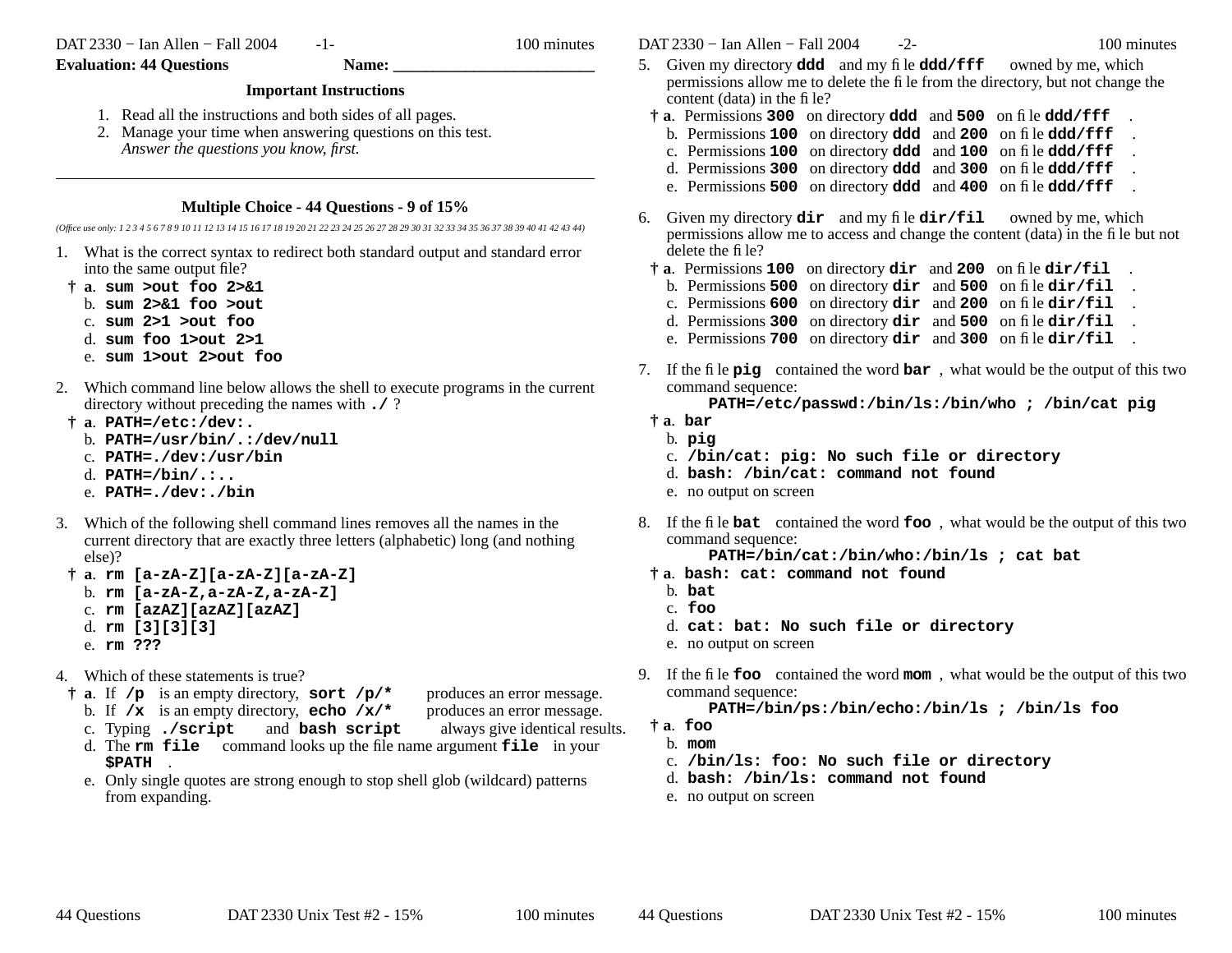DAT 2330 − Ian Allen − Fall 2004 - 3- 100 minutes

- 10. If **/bin/foo** is a program that outputs **one** and **/usr/bin/foo** is a program that outputs **two** , what is the output of this command sequence: **PATH=/etc:/usr/bin:/usr:/bin:/dev ; foo**
- **† <sup>a</sup>**. **two**
- b. **one**
- c. **two** followed by **one**
- d. **one** followed by **two**
- e. **bash: foo: command not found**
- 11. If **/bin/foo** is a program that outputs **one** and **/usr/bin/foo** is a program that outputs **two** , what is the output of this command sequence: **PATH=/dev:/usr/bin:/usr:/bin:/etc ; /bin/foo**
- **† <sup>a</sup>**. **one**
	- b. **two**
	- c. **two** followed by **one**
	- d. **one** followed by **two**
	- e. **bash: /bin/foo: command not found**
- 12. If **/bin/foo** is a program that outputs **one** and **/usr/bin/foo** is a program that outputs **two** , what is the output of this command sequence: **PATH=/bin/ls:/home:/usr/bin/cat:/etc ; foo**
- **† <sup>a</sup>**. **bash: foo: command not found**
	- b. **one**
	- c. **two**
	- d. **two** followed by **one**
	- e. **one** followed by **two**
- 13. What is the output of this two command sequence: **PATH=/bin/ls:/bin/wc:/bin/sh ; wc nosuchfile**
- **† <sup>a</sup>**. **bash: wc: command not found**
	- b. **bash: /bin/ls: command not found**
	- c. **ls: /bin/wc: command not found**
	- d. **wc: nosuchfile: No such file or directory**
	- e. **bash: /bin/sh: No such file or directory**
- 14. How many arguments and options are there to the command:

#### **wc <infile -wc >wc**

- **† <sup>a</sup>**. One argument: a single option argument with two option letters.
	- b. Three arguments: two file names and one option argument with two options.
	- c. Three arguments, each of which is a pathname argument.
	- d. Four arguments, only one of which is an option argument with two options.
	- e. Two arguments: an input file and an option argument with two options.

DAT 2330 − Ian Allen − Fall 2004  $-4$ - 100 minutes 15. What is the output of this sequence of three shell commands: **umask 574 ; mkdir newdir ; ls -ld newdir † <sup>a</sup>**. **d-w-----wx 1 me me 0 Oct 1 07:55 newdir** b. **dr-xrwxr-- 1 me me 0 Oct 1 07:55 newdir**c. **dr--rw-r-- 1 me me 0 Oct 1 07:55 newdir**d. **d-w-----w- 1 me me 0 Oct 1 07:55 newdir**e. **d-w-rwx-wx 1 me me 0 Oct 1 07:55 newdir**16. What is the output of this sequence of three shell commands: **umask 162 ; touch newfile ; ls -l newfile † <sup>a</sup>**. **-rw----r-- 1 me me 0 Oct 1 01:12 newfile** b. **---xrw--w- 1 me me 0 Oct 1 01:12 newfile** c. **----rw--w- 1 me me 0 Oct 1 01:12 newfile** d. **-rw---xr-x 1 me me 0 Oct 1 01:12 newfile**e. **-rw---x-w- 1 me me 0 Oct 1 01:12 newfile**17. How many arguments are passed to the command by the shell on this command line: **<bar bar -b"-a '-r' >bar" bar >out† <sup>a</sup>**. **2**

- 
- b. **3**c. **4**
- d. **5**
- e. **6**
- 18. If **one** were a file of text containing 10 different lines, what would be the output of this command line: **cp one two ; diff one two**
- **† <sup>a</sup>**. no output on screen
	- b. an error message because **diff** only allows one file name
	- c. an error message because **diff** doesn't allow different file names
	- d. several lines, which are the lines that are different between the two files
	- e. the contents of one of the files would be displayed
- 19. In <sup>a</sup> directory containing one file named **dog** , what appears on your screen after this command line? **2>/dev/null ls nosuchfile**
- **† <sup>a</sup>**. no output on screen
	- b. **nosuchfile**
	- c. **dog**
	- d. **ls: nosuchfile: No such file or directory**
	- e. **bash: 2>/dev/null: command not found**
- 20. In <sup>a</sup> directory containing one file named **dog** , what appears on your screen after this command line? **1>/dev/null ls \***
- **† <sup>a</sup>**. no output on screen
	- b. **\***
	- c. **dog**
	- d. **ls: \*: No such file or directory**
	- e. **bash: 1>/dev/null: command not found**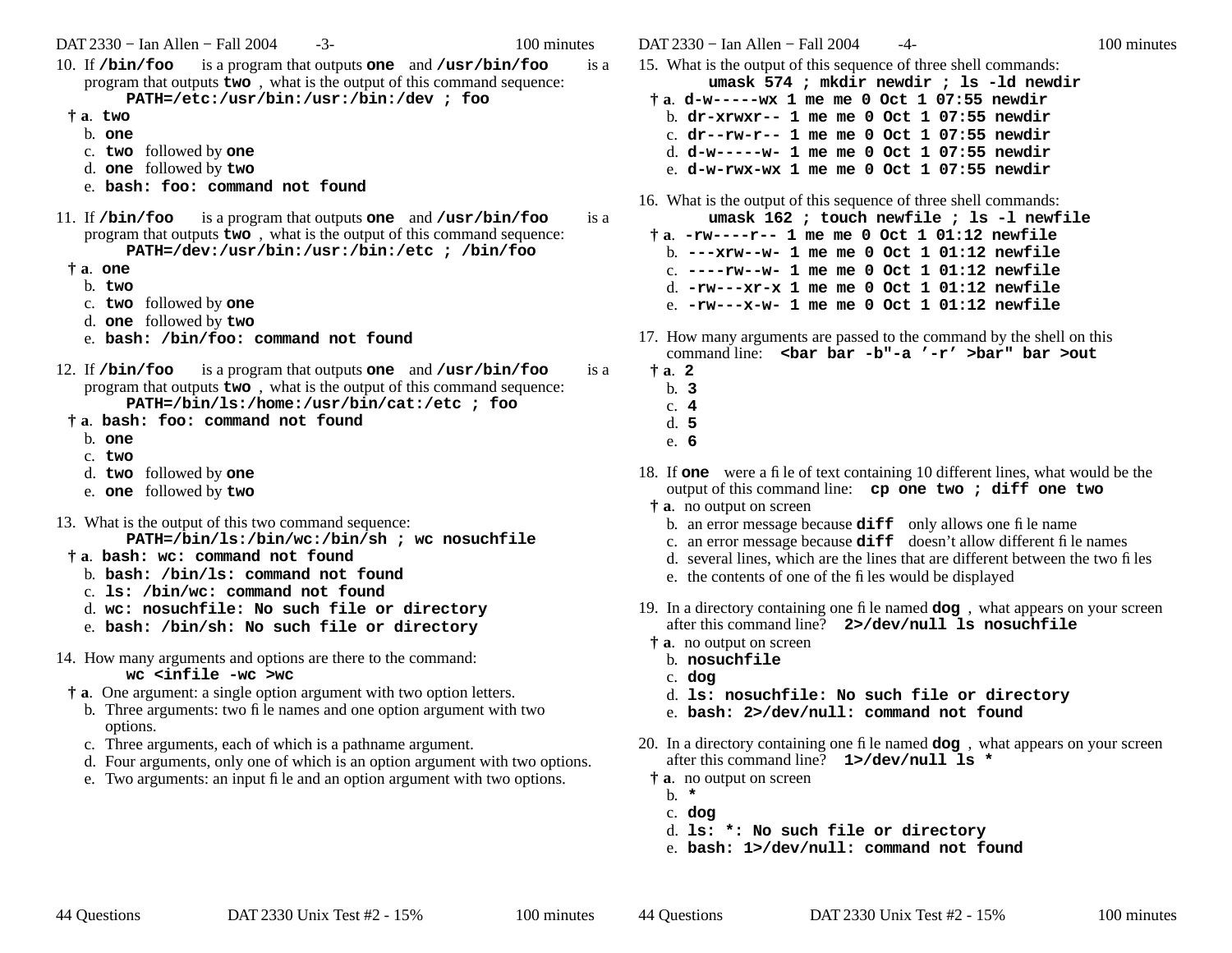DAT 2330 − Ian Allen − Fall 2004 - 5- 100 minutes 21. If **foo** is an executable script containing the line: **PATH=/etc ; export PATH** what is the output of the following sequence of commands: **PATH=/bin ; ./foo ; echo "\$PATH" † <sup>a</sup>**. **/bin** b. **/etc** c. **./foo** d. **/bin:/etc** e. **\$PATH** 22. If **dog** is an executable script containing the line: **umask 0002** what is the output of the following sequence of commands: **umask 0077 ; ./dog ; umask † <sup>a</sup>**. **0077** b. **0002**c. **0079**d. **0075**e. no output on screen 23. In an empty directory, how many lines are in file **foo** after this command line: **ls nosuchfile . .. 2>foo† <sup>a</sup>**. **1** b. **2**c. **3**d. **4**e. empty file (no data) 24. In an empty directory, how many lines are in file **bar** after this command line: **ls . nosuchfile 1>bar† <sup>a</sup>**. **1** b. **2**c. **3**d. **4**e. empty file (no data) 25. If your **PATH** variable contains **/bin:/usr/bin** , what is the output of this command line: **echo '\$PATH' † <sup>a</sup>**. **\$PATH** b. **'\$PATH'** c. **/bin:/usr/bin** d. **'/bin:/usr/bin'** e. **echo: \$PATH: No such file or directory**

DAT 2330 − Ian Allen − Fall 2004 - 6- 100 minutes

- 26. Which of the following **PATH** statements makes the most sense?
- **† <sup>a</sup>**. **PATH=/dev:/bin:/usr/bin:/etc**
	- b. **PATH=/bin:/usr/bin:/etc/passwd**
	- c. **PATH=/bin/ls:/etc:/usr/bin**
	- d. **PATH=/bin:/bin/cat:/usr/bin**
	- e. **PATH=/dev/null:/usr/bin:/etc:/bin**
- 27. Which of these commands makes a file owned by me, also readable by me?
- **† <sup>a</sup>**. **chmod u+r ./myfile**
	- b. **chmod r+u myfile**
	- c. **chmod r=u ./myfile**
	- d. **umask 400 myfile**
	- e. **umask 300 ./myfile**
- 28. Which of these first lines will cause this executable file to be interpreted using the Bash shell?
- **† <sup>a</sup>**. **#!/bin/bash**
	- b. **#/bin/bash**
	- c. **!#/bin/bash -u**
	- d. **!/bin/bash**
	- e. **\$!/bin/bash -u**
- 29. Which of the following VI/VIM key sequences will move the entire line on which the cursor resides to after the line that follows it (i.e. it would move line 5 to be line 6 and line 6 would become line 5)?
- **† <sup>a</sup>**. **ddp**
	- b. **DDP**
	- c. **ddP**
	- d. **DDp**
	- e. **:dp**
- 30. Which command sequence below does *not* generate an error message from the last command in the sequence?
- **† <sup>a</sup>**. **mkdir foo foo/bar ; rmdir foo/bar**
- b. **mkdir one one/two ; rmdir one**
- c. **mkdir one ; sleep \***
- d. **ls >one ; mv one/. bar**
- e. **cat /etc/passwd > mail idallen@ncf.ca**
- 31. Which line below is most likely to be the beginning of an error message?
- **† <sup>a</sup>**. **echo 1>&2 "... "**
- b. **echo 1<&2 "... "**
- c. **echo 2>&1 "... "**
- d. **echo 2<\$1 "... "** e. **echo 2>\$1 "... "**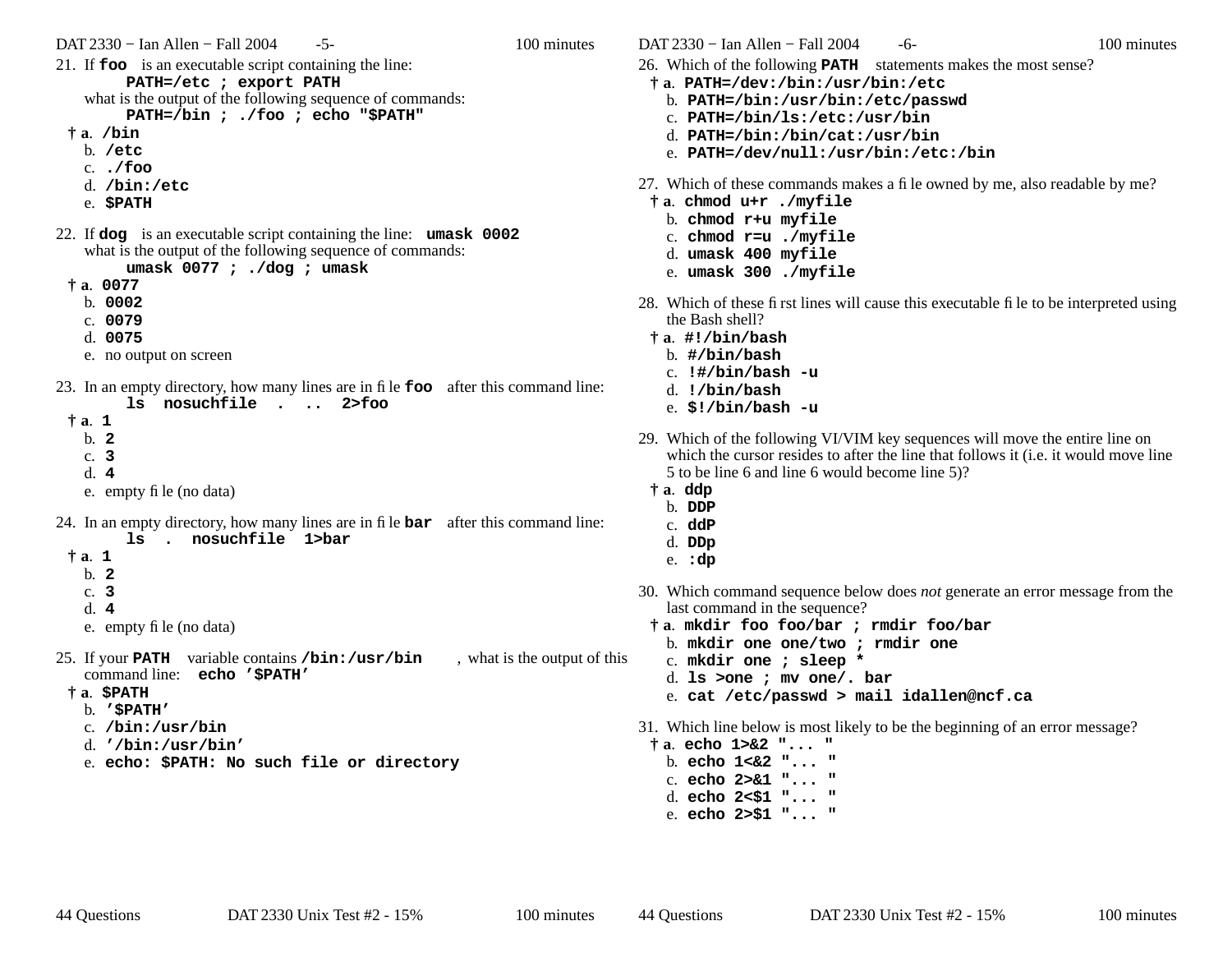DAT 2330 − Ian Allen − Fall 2004 -7- 100 minutes

- 32. Which command stops people from using **write** to put lines of text on your screen?
- **† <sup>a</sup>**. **mesg n**
	- b. **write n**
	- c. **stop 0**
	- d. **umask 000**
	- e. **chmod 000**
- 33. What minimal permissions must you have on a directory to be able to execute successfully the command **ls** . from *inside* the directory?
	- **† <sup>a</sup>**. **r-x** b. **--x**
		- c. **r--**
		- d. **-wx**
		- e. **rw-**
- 34. Which command line shows just the count of lines in the file?

```
† a. wc file | awk '{print $1}'
b. wc file | awk '{print #1}'
c. wc file | awk '{print 1}'
d. wc file | awk '[print $1]'
e. wc file | awk '[print #1]'
```
- 35. Which command line shows the file in **/bin** with the largest checksum?
- **† <sup>a</sup>**. **sum /bin/\* | sort -nr | head -1** b. **sum /bin | sort -nr | head -1** c. **cat /bin/\* | sum | sort -nr | head -1** d. **cat /bin | sum | sort -nr | head -1** e. **ls /bin/\* | sum | sort -nr | head -1**
- 36. Which command line shows just the type and permissions of file **foo** ?
- **† <sup>a</sup>**. **ls -l foo | tr ' ' '\n' | head -1** b. **ls -l foo | awk ' ' '\n'** c. **ls -l foo | awk ' ' '\n' | head -1** d. **tr ' ' '\n' <ls -l foo | head -1** e. **cat foo | ls -l | awk ' ' '\n' | head -1**
- 37. Which command line shows the current date?
- **† <sup>a</sup>**. **echo date | bash**
	- b. **date | bash**
	- c. **bash date**
	- d. **bash <date**
	- e. **bash >date ; cat date**

DAT 2330 – Ian Allen – Fall 2004 – 8- 100 minutes

- 38. Which command tells you the count of lines in the **bash** manual page?
- **† <sup>a</sup>**. **man bash | wc**
	- b. **man bash > wc ; cat wc**
- c. **apropos bash | wc**
- d. **whereis bash | wc**
- e. **which bash | wc**
- 39. Which command tells you the full absolute pathname of the **lynx** command?
	- **† <sup>a</sup>**. **whereis lynx**
		- b. **absolute lynx**
		- c. **whereis | grep lynx**
		- d. **echo "\$PATH" | grep lynx**
		- e. **absolute "\$PATH" | grep lynx**
- 40. Which command line tells you the recursive count of all pathnames under the current directory and all subdirectories?
- **† <sup>a</sup>**. **find | wc**
	- b. **ls | wc**
	- c. **wc \***
	- d. **wc .**
	- e. **wc "\$PATH"**
- 41. Which command counts the number of Unix permission groups you are in?
- **† <sup>a</sup>**. **groups | wc**
	- b. **umask | wc**
	- c. **id | wc**
	- d. **echo groups | wc**
	- e. **wc groups**
- 42. Which command sends a file to a remote machine **foo.ca** ?
- **† <sup>a</sup>**. **scp one foo.ca:two**
	- b. **scp one >foo.ca:two**
	- c. **cp one foo.ca:two**
	- d. **mv one foo.ca:two**
	- e. **cat one >foo.ca:two**
- 43. If **foo** is a file containing the first column of the output of the **last** command, which command line shows the most frequent login?
- **† <sup>a</sup>**. **sort foo | uniq -c | sort -nr | head -1** b. **cat sort foo | uniq -c | sort -nr | head -1**
	- c. **uniq -c foo | sort -nr | head -1**
- d. **sort | uniq -c | sort -nr | head -1 foo**
- e. **sort foo > uniq -c ; sort -nr uniq | head -1**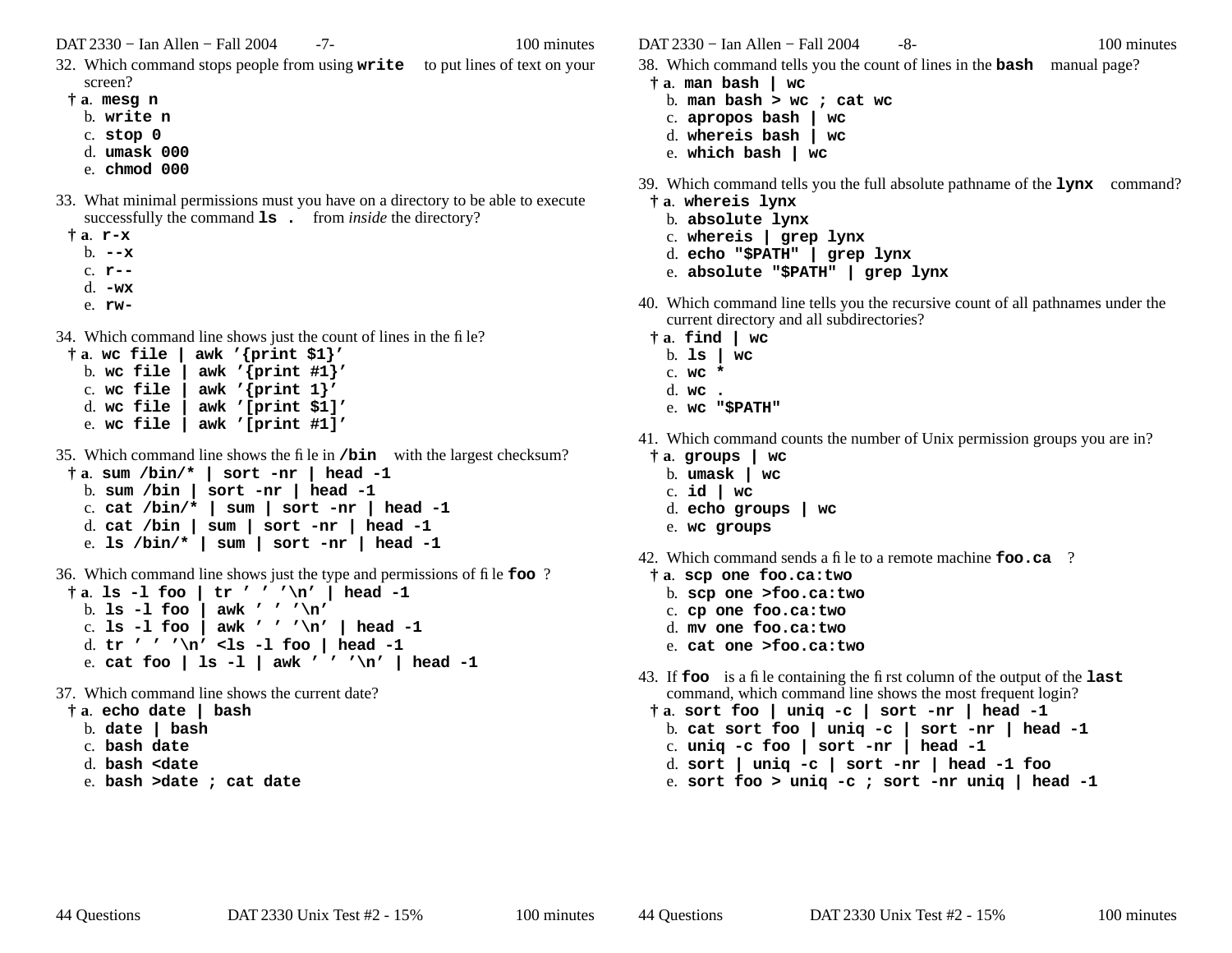DAT 2330 − Ian Allen − Fall 2004 -9- 100 minutes

44. Which command line locates scripts in the **/bin** directory?

**† <sup>a</sup>**. **file /bin/\* | grep script**

b. **file /bin | grep script**

c. **cat /bin/\* | file | grep script**

d. **cat /bin | file | grep script**

e. **ls /bin/\* | file | grep script**

DAT 2330 – Ian Allen – Fall 2004 -10- 100 minutes *This page intentionally left blank.*